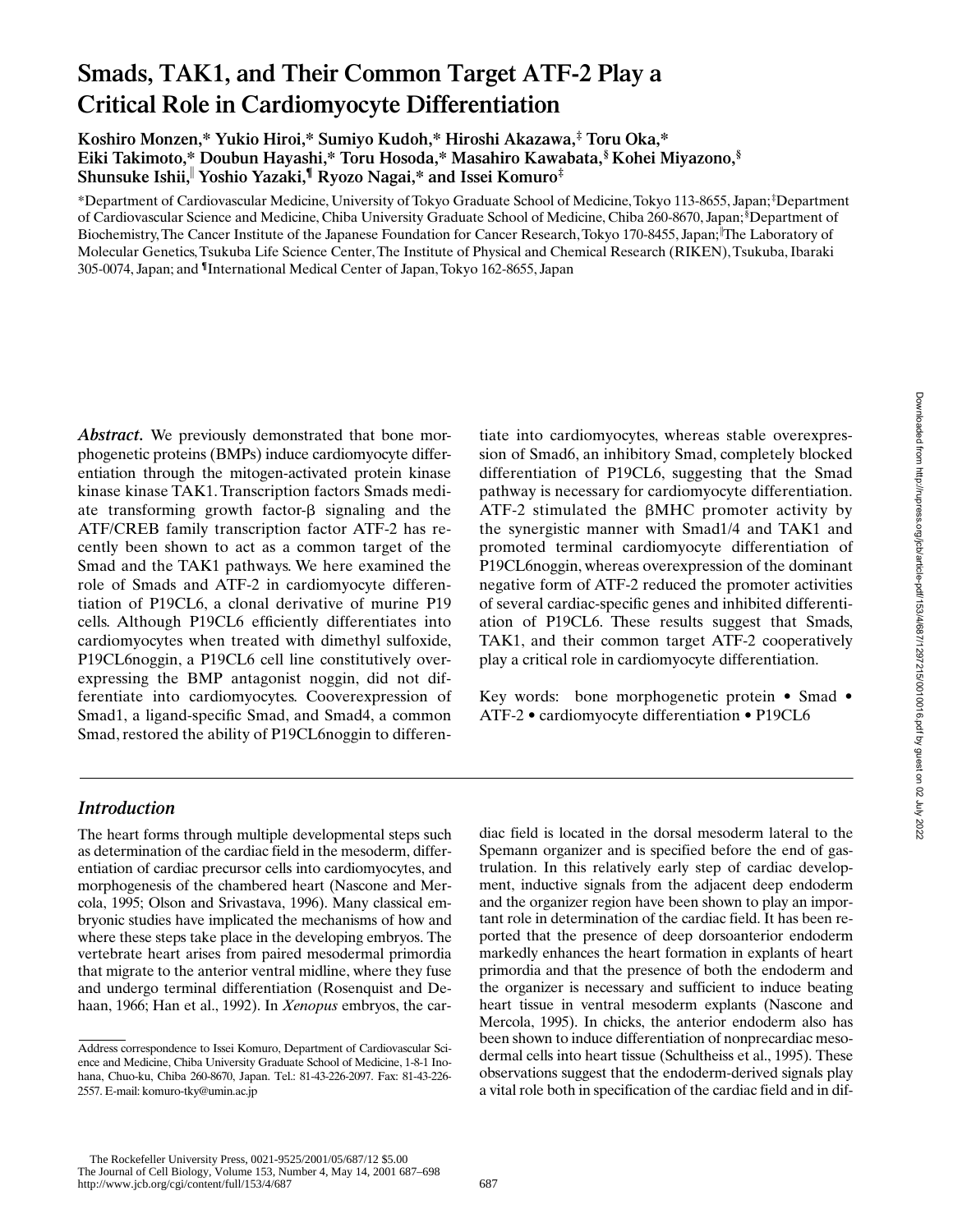ferentiation of determined cardiac precursor cells. However, little is known about the molecular mechanisms that regulate these inductive events during the formation of the heart.

Recently, *decapentaplegic* (*dpp*) and bone morphogenetic proteins  $(BMPs)$ ,<sup>1</sup> which are the members of the TGF- $\beta$  superfamily, have been demonstrated to be important candidates that regulate expression of some cardiacenriched transcription factors such as *tinman*, Csx/Nkx-2.5, and GATA-4 and induce cardiomyocyte differentiation. In *Drosophila*, it has been reported that expression of *tinman* is restricted to the dorsal part of the mesoderm by the ectodermally expressed *dpp*, which is most closely related to vertebrate BMP-2 or BMP-4 (Frasch, 1995). Subsequently, experiments using chick embryos have demonstrated that expression of BMP-2/BMP-4 is detected in the ectoderm or the endoderm adjacent to the precardiac mesoderm and that ectopic expression of BMP-2 induces differentiation of nonprecardiac mesodermal cells into beating cardiomyocytes (Schultheiss et al., 1997), suggesting that BMPs play a pivotal role in induction of vertebrate cardiac development. Furthermore, gene targeting experiments have shown that normal cardiac development is impaired both in BMP-2 and BMP-4 knockout mice (Winnier et al., 1995; Zhang and Bradley, 1996). These results indicate that BMPs are required for normal cardiac development.

However, the precise molecular mechanisms by which BMPs regulate cardiogenesis have been largely unknown because of the complexity in the in vivo situation. From this viewpoint, we used P19CL6, an in vitro system of cardiomyocyte differentiation to dissect the cardiogenic pathways mediated by BMPs. P19CL6 is a clonal derivative isolated from murine P19 embryonic carcinoma cells by limiting dilution method (Habara-Ohkubo, 1996). Unlike P19 cells, whose utility is limited because of their multipotential properties, this CL6 subline efficiently differentiates into beating cardiomyocytes with adherent conditions when treated with 1% DMSO. As almost all cells differentiate into cardiomyocytes with expression of cardiac-specific genes, P19CL6 is thought to be a useful in vitro model to study cardiomyocyte differentiation (Habara-Ohkubo, 1996).

By using the P19CL6 in vitro system, we previously demonstrated that BMPs are indispensable for cardiomyocyte differentiation and that BMPs induce cardiomyocyte differentiation through TAK1, a member of the mitogenactivated protein kinase kinase kinase (MAPKKK) family that has been demonstrated to be involved in TGF- $\beta$  signaling (Monzen et al., 1999). As well as TAK1, the Smad proteins have been identified and characterized as important mediators of TGF- $\beta$  signal transduction pathways (Heldin et al., 1997; Attisano and Wrana, 1998; Massagué, 1998). Among the members of Smads, Smad1, Smad5, and Smad8 transduce signals from BMPs specifically, whereas Smad4 is a general partner of ligand-specific Smads. After ligand stimulation and phosphorylation of ligand-specific Smads by the receptors, Smad4 forms heterooligomers with ligand-specific Smads, which in turn translocate into the nucleus and activate transcriptional responses. Recent

studies in *Drosophila* have shown that Dpp-induced *tinman* gene expression is positively regulated by the Smad4 homologue Medea (Xu et al., 1998), suggesting that the Smads-mediated signal transduction pathway is also involved in the BMP-induced differentiation into cardiomyocytes. Therefore, we investigated the role of Smads in cardiomyocyte differentiation of P19CL6 in this study.

ATF-2 is a member of the ATF/CREB family transcription factors, all of which contain a DNA binding domain, b-ZIP, consisting of a cluster of basic amino acids and leucine zipper structures (Maekawa et al., 1989; Busch and Sassone-Corsi, 1990). They form dimers through their leucine zipper regions and bind to cAMP response element (CRE). ATF-2 is phosphorylated and stimulated by stressactivated protein kinases (SAPKs) such as  $c$ -Jun NH<sub>2</sub>-terminal kinases (JNKs) and p38 at Thr-69, Thr-71, and Ser-90 which lie close to the  $NH<sub>2</sub>$ -terminal transcriptional activation domain (Gupta et al., 1995) and binds to CRE with high affinity as a homodimer or a heterodimer with c-Jun (Macgregor et al., 1990; Hai and Curran, 1991). Recently, ATF-2 has been reported to bind directly to heterooligomers of Smads and be phosphorylated by  $TGF- $\beta$  signaling$ via TAK1 and p38, indicating that ATF-2 is a common nuclear target of the Smad and the TAK1 pathways in TGF-b signaling (Hanafusa et al., 1999; Sano et al., 1999). The actions caused by both pathways are shown to be responsible for the synergistic stimulation of ATF-2 transactivating capacity (Sano et al., 1999). From this point of view, we have examined the involvement of ATF-2 in BMP-induced cardiomyocyte differentiation in this study.

Here we demonstrate several lines of evidence which suggest that Smads, TAK1, and their common downstream target ATF-2 cooperatively play a critical role in differentiation of P19CL6 cells into cardiomyocytes.

## *Materials and Methods*

## *Plasmids*

Expression plasmids constructed by inserting FLAG-tagged murine Smad1, Smad4, and Smad6 into pcDNA3 vectors were described previously (Imamura et al., 1997). Expression plasmids encoding the TAK1 mutants (Yamaguchi et al., 1995), murine GATA-4 (Arceri et al., 1993), and murine MEF2C cDNA (Lin et al., 1997) were provided by H. Shibuya (Okazaki, Japan), D.B. Wilson (St. Louis, MO), and E.N. Olson (Dallas, TX), respectively. Expression plasmids containing human wild-type ATF-2  $cDNA$  and the ATF-2 mutants (ATF-2Ala and ATF-2 $\Delta$ 107) were described previously (Matsuda et al., 1991; Sano et al., 1999). Plasmids containing luciferase gene driven by  $\beta$ MHC, atrial natriuretic peptide (ANP), brain natriuretic peptide (BNP), and skeletal  $\alpha$ -actin promoters were also described previously (Takano et al., 1998; Shiojima et al., 1999). Expression plasmids encoding green fluorescent protein (GFP) was commercially purchased (pEGFP-1; CLONTECH Laboratories, Inc.).

## *Cell Culture and Differentiation*

P19CL6 cells were cultured essentially as described previously (Habara-Ohkubo, 1996). In brief, the cells were grown in a 100-mm tissue culture grade dish under adherent conditions with  $\alpha$ -minimal essential medium (GIBCO BRL), supplemented with 10% FBS (JRH Bioscience), penicillin (100 U/ml), and streptomycin (100  $\mu$ g/ml) (growth medium), and were maintained in a 5%  $CO<sub>2</sub>$  atmosphere at 37°C. To induce differentiation under adherent conditions, P19CL6 cells were plated at a density of 3.7  $\times$ 105 cells in a 60-mm tissue culture grade dish with the growth medium containing 1% DMSO (differentiation medium). The medium was changed every 2 d. Days of differentiation were numbered consecutively after the first day of DMSO treatment as day 0. Natural bovine BMP cocktail

<sup>&</sup>lt;sup>1</sup>Abbreviations used in this paper: ANP, atrial natriuretic peptide; BNP, brain natriuretic peptide; BMP, bone morphogenetic protein; CBP, CREBbinding protein; CRE, cAMP response element; GFP, green fluorescent protein; RT, reverse transcription; SAPK, stress-activated protein kinase.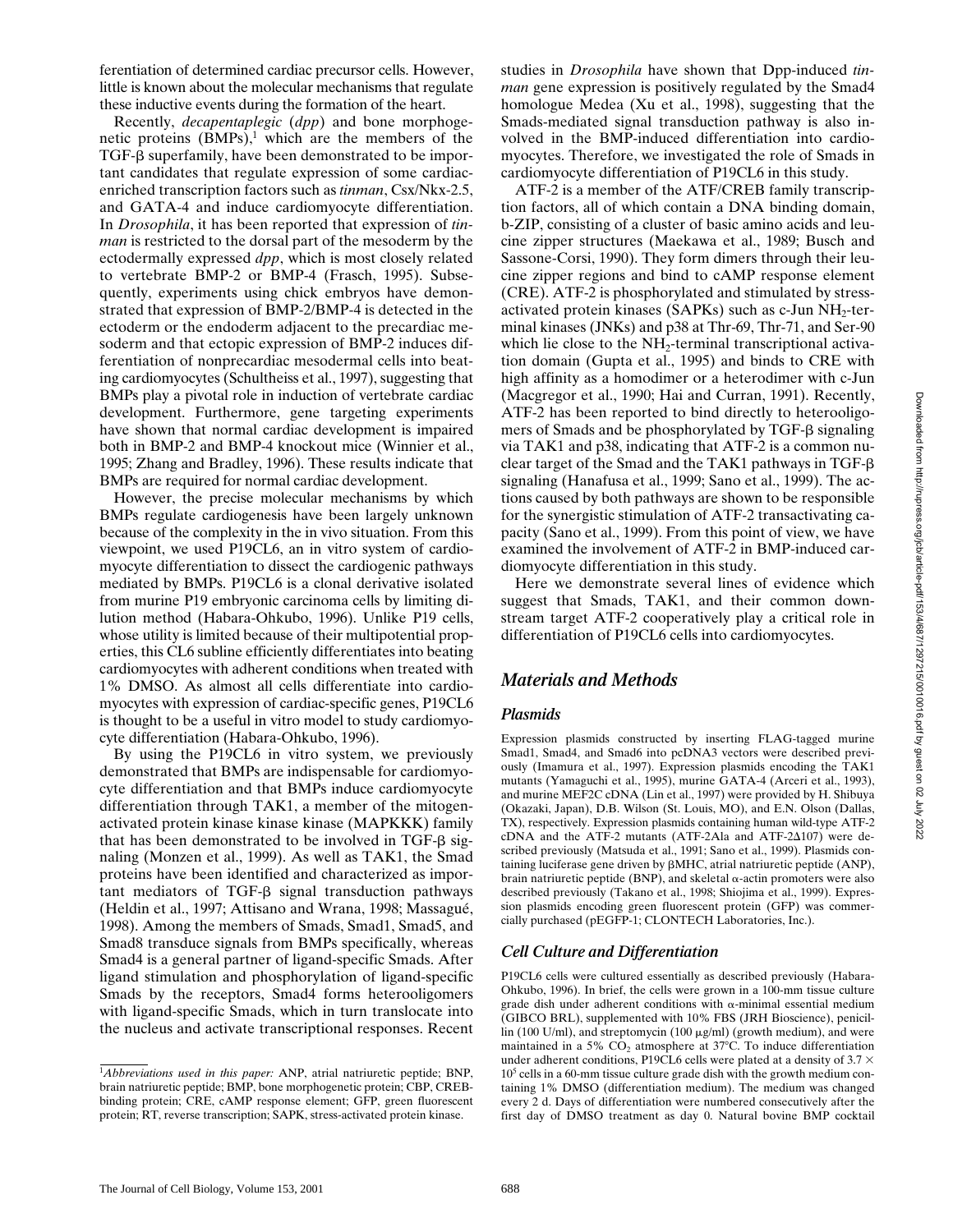(Sangi) which contains almost all types of bone-derived BMPs including BMP-2 and BMP-4 was added into the differentiation medium at a final concentration of 100 ng/ml.

## *Stable Transformants*

Establishment of P19CL6noggin was described previously (Monzen et al., 1999). To isolate the permanent cell line P19CL6Smad6, P19CL6 cells were transfected with pcDNA3-Smad6 (Imamura et al.*,* 1997) by the lipofection method (Tfx™ Reagents; Promega). Stable transformants were selected with  $400 \mu g/ml$  of neomycin (G418), and six independent cell lines were cloned.

# *Transfection and Reporter Assay*

To examine the differentiation ability of P19CL6 and P19CL6noggin cells, the cells were transfected with expression vectors containing Smad1, Smad4, Smad6, the TAK1 mutants, and the ATF-2 mutants on day 3 of differentiation according to the lipofection method as recommended (Promega). The morphological features and the beating ability of the cells were observed accompanied by immunostaining with MF20 on day 12 or day 14 as described below. To test the promoter activities, the cells were transfected simultaneously with effector and reporter plasmids on day 5 by the calcium phosphate method and then the cell lysates were extracted on day 7. The luciferase activities were measured as described previously (Takano et al., 1998).

## *Immunofluorescence*

Immunostaining with MF20, a monoclonal antibody against sarcomeric MHC, was performed as described previously (Bader et al., 1982) using anti–mouse immunoglobulin G conjugated with tetramethyl rhodamine isothiocyanate as the secondary antibody. MF20-positive areas were measured on day 14 by directly tracing the stained areas on a photograph. Immunostaining with anti-FLAG antibody was performed as described previously (Zhu et al., 1999) using fluorescein isothiocyanate–conjugated goat anti–mouse immunoglobulin G as the secondary antibody.

#### *RNA Analysis*

Total RNA was extracted by the acid guanidine method (RNAzol B™; Biotecx Laboratories, Inc.), and Northern blot analysis was performed as described previously (Monzen et al., 1999) with 10 µg of total RNA from each sample for Smad6, GATA-4, MEF2C, MHC, MLC2v, and ATF-2. The following cDNA fragments were used as probes: the EcoRI fragment of pcDNA3 containing murine Smad6 cDNA (Imamura et al., 1997), the EcoRI fragment of pMT2 containing murine GATA-4 cDNA (Arceri et al., 1993), the EcoRI fragment of pcDNA1 containing murine MEF2C cDNA (Lin et al., 1997), the PstI fragment of pMHC25 containing rat skeletal muscle MHC cDNA (Takano et al., 1998), the EcoRI fragment of pCRII containing PCR product obtained by using oligonucleotide primers specific for MLC2v (Lyons et al., 1995), and the XbaI/HincII fragment of pact-ATF-2 containing human ATF-2 cDNA (Sano et al., 1999). For the analysis of Csx/Nkx-2.5 mRNA, reverse transcription (RT)-PCR was performed as described previously (Monzen et al., 1999).

#### *Detection of Phosphorylated ATF-2 Protein*

To examine the phosphorylation of endogenous ATF-2, whole cell extracts from the P19CL6 cells on day 0 and day 6 of differentiation were prepared as described previously (Shiojima et al., 1999). The cell extracts were analyzed by SDS-PAGE followed by Western blotting. The phosphorylation of ATF-2 was examined using Phosphoplus ATF-2 (New England Biolabs, Inc.), which detects phosphorylation of Thr-71 specifically. The protocols of SDS-PAGE and Western blot analysis were described previously (Zhu et al., 1999).

## *Results*

#### *Cooverexpression of Smad1 and Smad4 Restored the Ability of P19CL6noggin Cells to Differentiate into Cardiomyocytes*

To elucidate the precise molecular mechanisms by which BMP signaling regulates cardiomyocyte differentiation, we used the P19CL6 in vitro system. When cultured in growth medium without DMSO, P19CL6 cells grew well and did not differentiate into any specific cells including cardiomyocytes (Fig. 1 A, a and b). When 1% DMSO was added to the medium, P19CL6 efficiently differentiated into mononucleated, spontaneously contracting cardiomyocytes, immunostained by antisarcomeric MHC antibody MF20 (Fig. 1 A, c and d). As described previously (Habara-Ohkubo, 1996; Monzen et al., 1999), spontaneous beating was first observed on a limited area on day 10 (10 d after the initiation of DMSO treatment), and subsequently, the majority of cells started to beat synchronously. To test the requirement of BMPs for cardiomyocyte differentiation, we previously established the permanent cell line named P19CL6noggin, which constitutively overexpresses the BMP antagonist noggin (Monzen et al., 1999). In contrast to parental P19CL6 cells, P19CL6noggin cells did not differentiate into cardiomyocytes even when they were treated with 1% DMSO (Fig. 1 A, g), suggesting that BMPs are indispensable for cardiomyocyte differentiation. To elucidate whether Smads may mediate BMP-induced cardiomyocyte differentiation of P19CL6, P19CL6noggin cells were transfected with expression plasmids containing Smad1 or Smad4 on day 3 by the lipofection method and the differentiation ability was assessed around day 14. Smad1 is one of ligand-specific Smads and transduces signals from BMPs specifically, whereas Smad4 is a general partner of ligand-specific Smads. Unlike the control P19CL6noggin cells, the cells transfected simultaneously with Smad1 and Smad4 partially differentiated into beating cardiomyocytes positive for MF20 by the treatment with DMSO (Fig. 1 A, j). On the other hand, the cells transfected with Smad1 alone or Smad4 alone did not differentiate into cardiomyocytes (Fig. 1 A, h and i). The same results were obtained with at least three independent cell lines.

Translocation of Smads into the nucleus and subsequent transcriptional activation have been reported to require heterooligomer formation of ligand-specific Smads and the common mediator Smad4 after ligand stimulation and phosphorylation of ligand-specific Smads by the receptors (Lagna et al., 1996; Macias-Silva et al., 1996). To clarify whether overexpression of exogenous Smad1 and Smad4 causes nuclear accumulation of the Smad proteins, we examined the localization of exogenous FLAG-tagged Smad1 in P19CL6noggin cells using anti-FLAG antibody. P19CL6noggin cells were transfected with both expression plasmids carrying FLAG-tagged Smad1 and those containing Smad4, and immunostained by anti-FLAG antibody 12 h later. In the absence of BMP stimulation, the staining was highly positive in the cytosol, and less but surely positive in the nucleus (Fig. 1 B, a–d). On the other hand, FLAG signals were detected predominantly in the nucleus after BMP stimulation (Fig. 1 B, e and f). These observations suggest that a part of overexpressed Smads can move into the nucleus even in the absence of BMP stimulation and that the sufficient ligand stimulation accelerates the translocation of exogenous Smads into the nucleus.

To characterize the correlation between overexpression of Smads and the P19CL6 differentiation into cardiomyocytes at the cellular level, we examined whether the differentiation is surely induced in the cells overexpressing ex-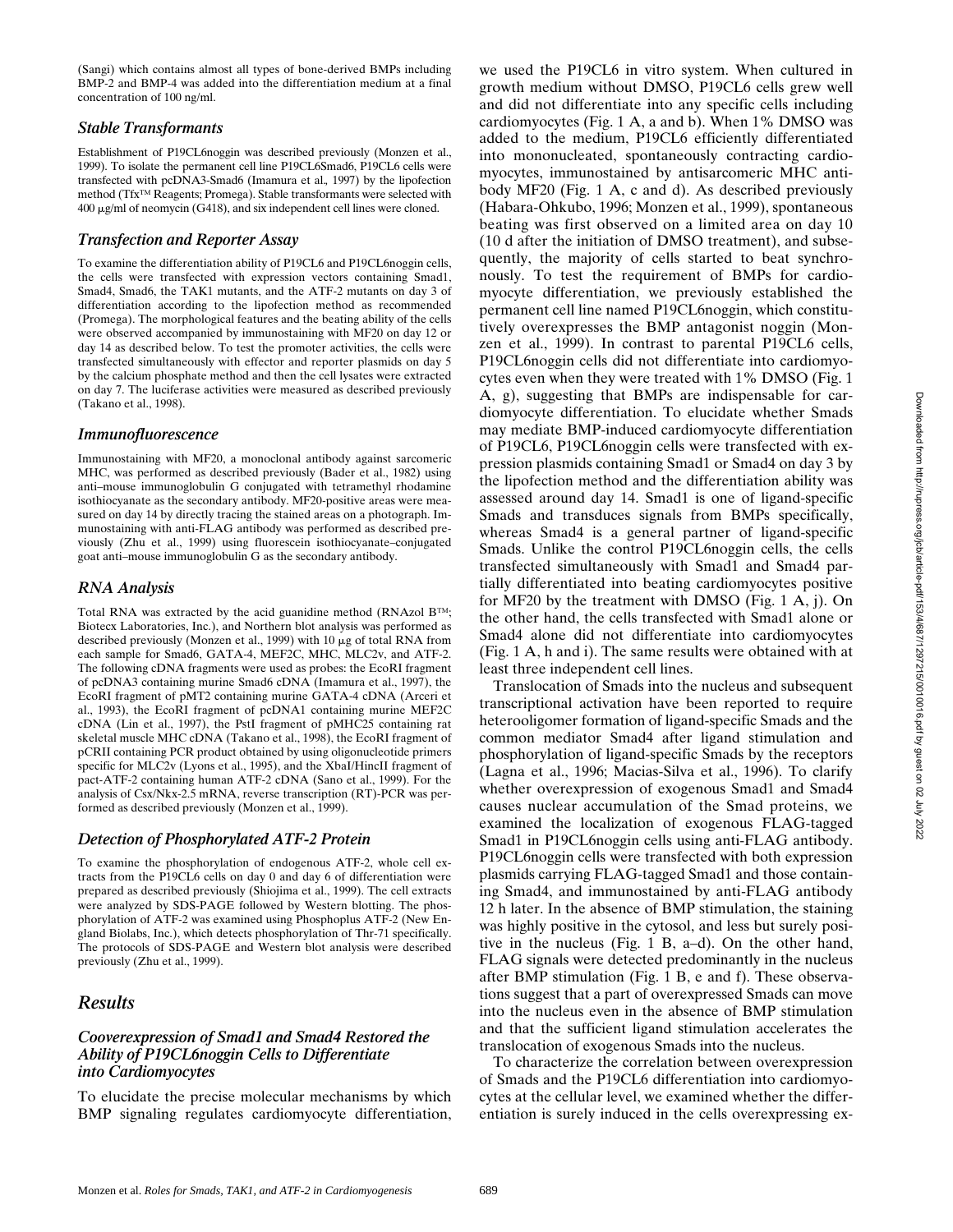

*Figure 1.* Simultaneous overexpression of Smad1 and Smad4 restored the ability of P19CL6noggin cells to differentiate into cardiomyocytes. (A) P19CL6 cells (a–d) and P19CL6noggin cells (e–j) were cultured in growth medium (a, b, e, and f) or in differentiation medium containing 1% DMSO (c, d, g–j). Both parental P19CL6 cells (a and b) and P19CL6noggin cells (e and f) grew well and remained undifferentiated in growth medium. Parental P19CL6 cells differentiated into beating cardiomyocytes when cultured in the medium containing 1% DMSO. On day 14, most P19CL6 cells had differentiated into mononucleated contracting cardiomyocytes (c and d). On the other hand, P19CL6noggin cells did not differentiate into beating cardiomyocytes even after treatment with DMSO (g). The P19CL6noggin cells transfected with Smad1 alone (h) or Smad4 alone (i) did not differentiate into cardiomyocytes, whereas cooverexpression of Smad1 and Smad4 induced differentiation of P19CL6noggin cells into cardiomyocytes in the presence of DMSO (j). The cells were stained with antisarcomeric myosin heavy chain antibody (MF20) (a, c–e, g–j) or Hoechst dye (b and f). Bars, 250  $\mu$ m (d) and 50 mm (others). (B) The localization of exogenous Smad1 in P19CL6noggin cells. In the presence or the absence of BMP (100 ng/ml), P19CL6noggin cells were transfected with expression vectors containing FLAG-tagged Smad1 and those containing Smad4, and immunostained by anti-FLAG antibody 12 h later. (a, c, and e) Hoechst dye; (b, d, and f) immunostaining with anti-FLAG antibody. Arrows,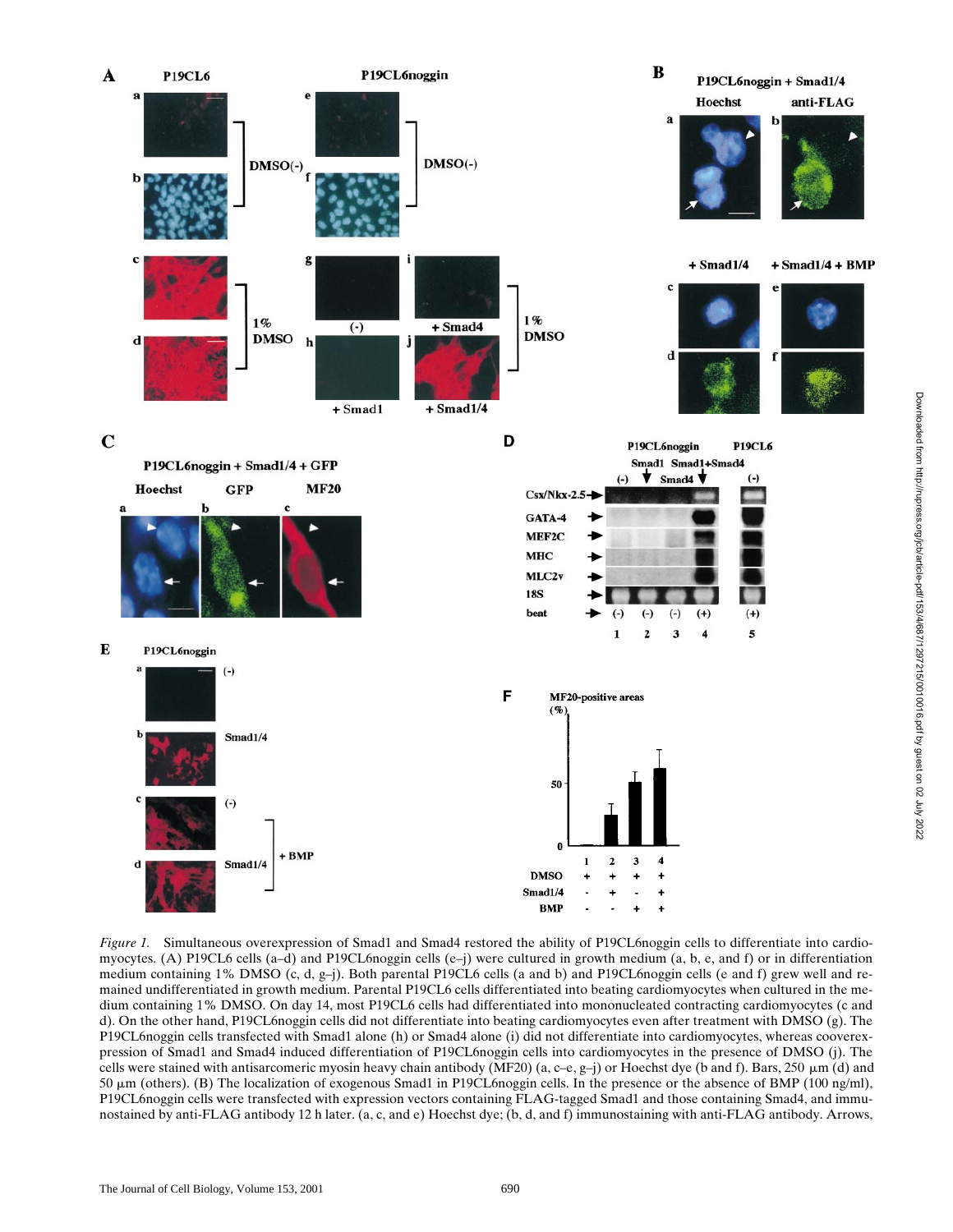ogenous Smads. P19CL6noggin cells were transfected simultaneously with expression vectors carrying Smad1/4 and those containing GFP on day 3 and then were stained by MF20 on day 12. The immunostaining by MF20 were detected in GFP-positive cells (Fig. 1 C, arrows) but not in GFP-negative cells (Fig. 1 C, arrowheads), suggesting that the myocyte differentiation was induced in the cells overexpressing exogenous Smads but not in the cells which were not transfected with Smads.

In parental P19CL6 cells, expression of cardiac transcription factors such as Csx/Nkx-2.5, GATA-4, and MEF2C was detected from day 6 and expression of contractile protein genes such as MHC and MLC2v was observed on day 12 (Fig. 1 D, lane 5; Fig. 2 B, lanes 1–3). Expression of these genes was induced also in P19CL6noggin cells transfected simultaneously with Smad1 and Smad4, but not in the control P19CL6noggin cells or the cells transfected with Smad1 or Smad4 alone (Fig. 1 D, lanes 1–4). These results indicate that cooverexpression of Smad1 and Smad4 restored the ability of P19CL6noggin cells to differentiate into cardiomyocytes with concomitant expression of some set of cardiac-specific genes, suggesting that Smads may mediate the BMP-induced cardiomyocyte differentiation.

We further examined whether ligand stimulation enhances the differentiation efficiency of P19CL6noggin cells transfected with Smad1 and Smad4. The cells were cultured with or without addition of the BMP protein to the culture media at the concentration of 100 ng/ml from day 0. The cells were transfected with Smad1 and Smad4 on day 3 by the lipofection method. To estimate the differentiation efficiency, the percentage of areas positive for MF20 were measured on day 14. When the BMP protein was added to the media, some P19CL6noggin cells differentiated into cardiomyocytes as we observed previously (Monzen et al., 1999), implying that a sufficient amount of BMP protein restored the ability of P19CL6noggin cells to differentiate into cardiomyocytes. P19CL6noggin cells transfected with Smad1 and Smad4 more efficiently differentiated into cardiomyocytes stained by MF20 in the presence of the sufficient ligand stimulation compared with the transfected cells in the absence of BMP (Fig. 1 E). The percentage of positive areas was increased from  $\sim$ 25 to 60% by the addition of BMP in the Smad1/4-transfected P19CL6noggin cells and from  $\sim$ 49 to 60% by overexpression of Smads in the presence of BMP stimulation, although the latter increase was not significant (Fig. 1 F). These results suggest that excessive ligand stimulation overcomes the antagonistic effect of noggin and enhances the differentiation efficiency through the Smad pathway and further confirm the notion that Smads are involved in BMP-mediated cardiomyocyte differentiation.

#### *Overexpression of Smad6, an Inhibitory Smad, Blocked Cardiomyocyte Differentiation of P19CL6 Cells*

Smad6 has been identified and characterized as an inhibitory Smad, which forms stable association with BMP type I receptors and interferes with the phosphorylation of Smad1 (Imamura et al., 1997). Subsequent studies have revealed that Smad6 also competes with Smad4 for binding to Smad1 to block BMP signaling (Hata et al., 1998). To elucidate the requirement of the Smad pathway for cardiomyocyte differentiation, we isolated P19CL6 clones which permanently overexpress murine Smad6 under the control of human cytomegalovirus enhancer and designated them P19CL6Smad6. Northern blot analysis revealed that abundant expression of exogenous Smad6 mRNA was observed throughout differentiation in P19CL6Smad6 cells (Fig. 2 B, lanes 4–6). In contrast to parental P19CL6 cells, P19CL6Smad6 cells did not differentiate into MF20-positive beating cardiomyocytes by the treatment with DMSO (Fig. 2 A). The same results were obtained with at least four independent P19CL6Smad6 cell lines.

Furthermore, RT-PCR and Northern blot analyses revealed that, unlike parental P19CL6 cells, neither expression of cardiac transcription factors such as Csx/Nkx-2.5, GATA-4, and MEF2C nor that of contractile protein genes such as MHC and MLC2v was detected in P19CL6Smad6 cells during the course of the observation (Fig. 2 B). These results suggest that the Smad pathway is essential for expression of cardiac-specific genes and differentiation of P19CL6 cells into cardiomyocytes.

#### *The Expression Levels and the Activity of ATF-2 Were Increased during the Course of Differentiation of P19CL6 Cells*

Although we have clarified that both the Smad pathway and the TAK1 pathway play an important role in BMPinduced cardiomyocyte differentiation in this study and the previous study (Monzen et al., 1999), the relation between both pathways has been largely unknown. Recently, however, the transcription factor ATF-2 has been reported to be a common nuclear target of the Smad and the TAK1 pathways and play a central role in  $TGF- $\beta$  signaling (Sano$ 

a FLAG-positive cell; arrowheads, a FLAG-negative cell. Bar, 20  $\mu$ m. (C) The correlation between overexpression of Smad1/4 and the P19CL6 differentiation. P19CL6noggin cells were transfected with expression plasmids encoding Smad1 and Smad4 along with GFP expression plasmids on day 3 and then immunostained by MF20 on day 12. (a) Hoechst dye; (b) GFP; (c) MF20. Arrows, a GFP-positive cell; arrowheads, a GFP-negative cell. Bar, 20  $\mu$ m. (D) Expression of cardiac-specific genes in P19CL6noggin cells overexpressing Smad1 and/or Smad4. RNA was extracted from parental P19CL6 cells and P19CL6noggin cells transfected with Smad1 and/or Smad4 on day 14. RT-PCR was performed for the analysis of Csx/Nkx-2.5 mRNA. 10 mg of RNA from each sample was subjected to Northern blot analysis for other genes. Ethidium bromide staining of rRNA is presented at the bottom to show that the same amount of intact RNA was loaded in each lane. (E and F) Ligand stimulation enhanced the differentiation efficiency of P19CL6noggin cells transfected with Smad1/4. (E) Immunostaining with MF20. P19CL6noggin cells were cultured with (c and d) or without BMP (a and b) in the culture media at the concentration of 100 ng/ml from day 0. The cells were transfected with Smad1/4 on day 3 by the lipofection method (b and d). The cells were then immunostained with MF20 on day 14. By the treatment with BMP, P19CL6noggin cells transfected with Smad1/4 more efficiently differentiated into MF20-positive cardiomyocytes. Bar,  $250 \mu m$ . (F) Quantification of the areas stained by MF20 in P19CL6noggin cells. The areas of at least three fields were measured for each cell line under the same conditions. The results are expressed as the mean  $(\% ) \pm SD$ .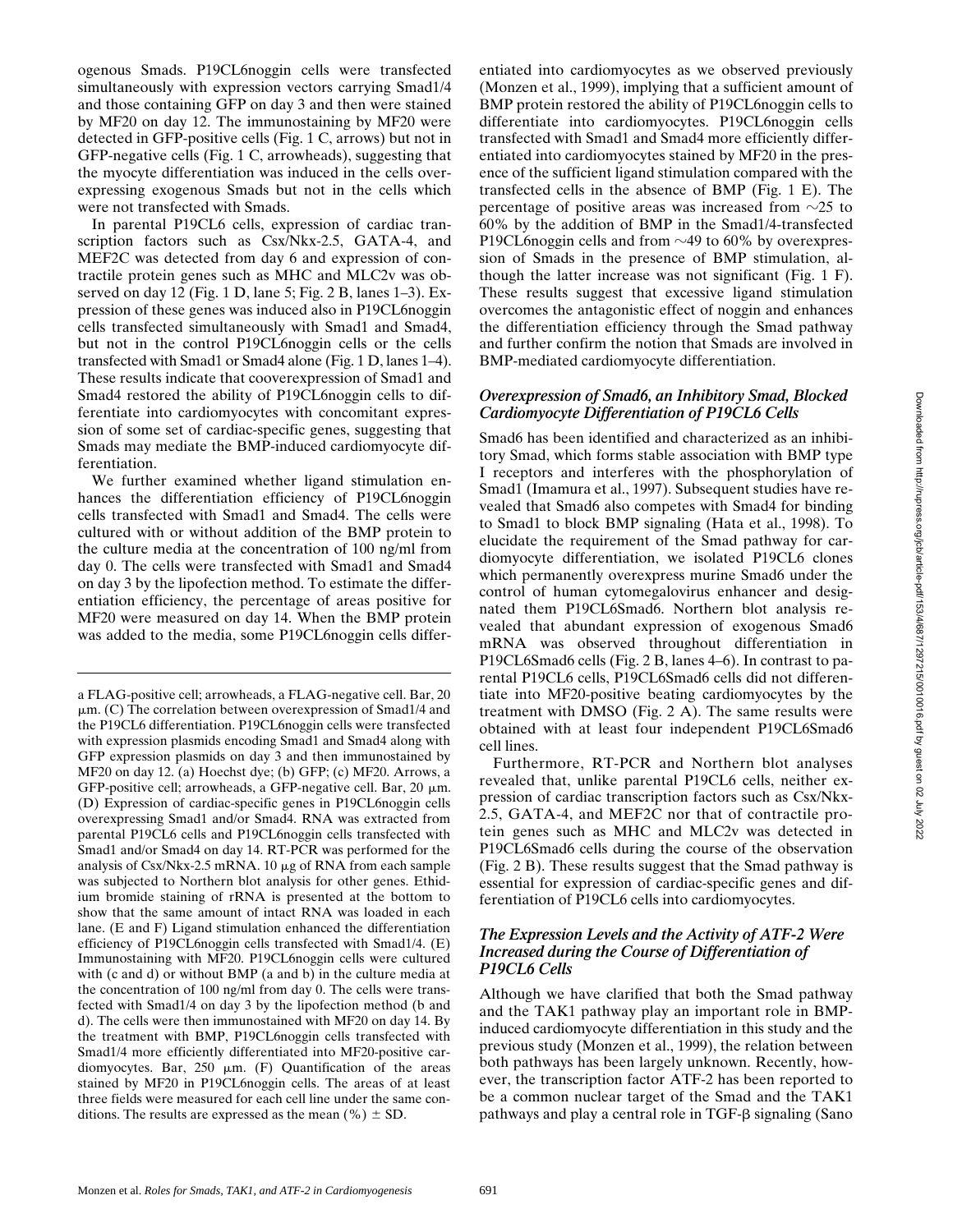

*Figure 2.* Inhibition of cardiomyocyte differentiation by overexpression of Smad6. (A) In the absence of DMSO, P19CL6Smad6 cells grew well and did not differentiate into any specific cells like parental P19CL6 cells (a and b). When 1% DMSO was added to the media, P19CL6Smad6 cells did not differentiate into MF20-positive beating cardiomyocytes in contrast to parental P19CL6 cells (c). The cells were stained with MF20 (a and c) or Hoechst dye (b). Bar, 50  $\mu$ m. (B) Expression of cardiac-specific genes was detected in P19CL6 cells but not in P19CL6Smad6 cells. RNA was prepared from parental P19CL6 cells and P19CL6Smad6 cells on day 0 (before DMSO treatment) (lanes 1 and 4), day 6

(lanes 2 and 5), and day 12 (lanes 3 and 6). RT-PCR was performed to analyze Csx/Nkx-2.5 mRNA. 10  $\mu$ g of RNA from each sample was subjected to Northern blot analysis for other genes. Ethidium bromide staining of rRNA is presented at the bottom to show that the same amount of intact RNA was loaded in each lane.

et al., 1999). Therefore, we examined the role of ATF-2 in BMP-induced cardiomyocyte differentiation. First, we performed Northern blot analysis to examine the expression level of ATF-2 mRNA during cardiomyocyte differentiation of P19CL6. Expression of ATF-2 mRNA was detected even before the treatment with DMSO (on day 0), but became more abundant after DMSO treatment (Fig. 3 A). We further examined whether the ATF-2 protein was activated during differentiation of P19CL6. Western blot analysis using anti–phospho-ATF-2 antibody, which recognizes only activated ATF-2, revealed that ATF-2 was slightly activated even before the differentiation and its activity was enhanced on day 6 (Fig. 3 B). These results suggest that not only expression of ATF-2 mRNA but also the activity of the ATF-2 protein are upregulated during differentiation induced by DMSO treatment.

#### *ATF-2 Was Involved in Transactivation of the* b*MHC Promoter with Synergistic Enhancement by Smads and TAK1*

To examine the role of ATF-2 in the regulation of cardiacspecific gene promoters, cotransfection experiments were performed using reporter plasmids containing luciferase gene driven by the  $\beta$ MHC promoter in the presence or the absence of BMP stimulation. Expression vectors encoding Smad1/4, the constitutively active form of TAK1 (caTAK1), and ATF-2 were used as effectors. P19CL6 cells cultured with 1% DMSO were transfected with effector and reporter plasmids on day 5 by the calcium phosphate method. The cell lysates were extracted on day 7 (48 h after transfection) and the luciferase activities were analyzed. The BMP treatment was performed at a final concentration of 100 ng/ml for 24 h before the lysate preparation. The  $\beta$ MHC promoter was slightly activated by BMP treatment (1.8-fold; Fig. 4 A, column 1). Smad1/4 and caTAK1 mildly stimulated this promoter activity, and cooverexpression of Smad1/4 and caTAK1 synergistically enhanced the activity by 3.9-fold in the presence of BMP treatment (Fig. 4 A, columns 2–4). ATF-2 stimulated this promoter activity by 2.1-fold in the absence of BMP treatment and by 2.5-fold in the presence of BMP treatment (Fig. 4 A, column 5). The degree of activation of this promoter by ATF-2 was slightly enhanced by cooverexpression of Smad1/4 or caTAK1 (Fig. 4 A, columns 6 and 7). Furthermore, this promoter activity was strongly enhanced by cooverexpression of all three effectors together, resulting in a 3.1- and 6.4-fold stimulation in the absence and presence of BMP treatment, respectively (Fig. 4 A, column 8). These results suggest that cooverexpression of ATF-2, Smad1/4, and caTAK1 synergistically activates the bMHC promoter during the course of differentiation in P19CL6 cells.

To confirm that ATF-2, Smads, and TAK1 cooperatively activate the  $\beta$ MHC promoter, we next examined whether Smad6 (an inhibitory Smad) or the dominant negative form of TAK1 (dnTAK1) inhibits transactivation of this promoter by ATF-2. Overexpression of Smad6 or dnTAK1 partially inhibited the ATF-2–induced promoter activation both in the presence or in the absence of BMP treatment (Fig. 4 B). These results suggest that the blockade either of the Smad or the TAK1 pathway can inhibit the stimulatory effect of ATF-2 on the  $\beta$ MHC promoter and that ATF-2 induces the transactivation of this promoter through BMP signaling.

## *Overexpression of the Dominant Negative Form of ATF-2 Inhibited Cardiomyocyte Differentiation of P19CL6*

To further clarify the role of ATF-2 in cardiomyocyte differentiation, we transfected expression plasmids containing two ATF-2 mutants, ATF-2Ala and ATF-2 $\Delta$ 107, into parental P19CL6 cells. ATF-2Ala is the mutant in which the three SAPK phosphorylation sites (Thr-69, Thr-71, and Ser-90) are replaced by alanine, and  $\text{ATF-2}\Delta 107$  is the truncated mutant which lacks the  $NH<sub>2</sub>$ -terminal 107 amino acids including all three SAPK phosphorylation sites (Sano et al., 1999). These two mutants cannot be phosphorylated by TGF- $\beta$  signaling via TAK1 and p38 and are expected to act as dominant negative forms. The cells cultured with 1% DMSO were transfected on day 3 by the li-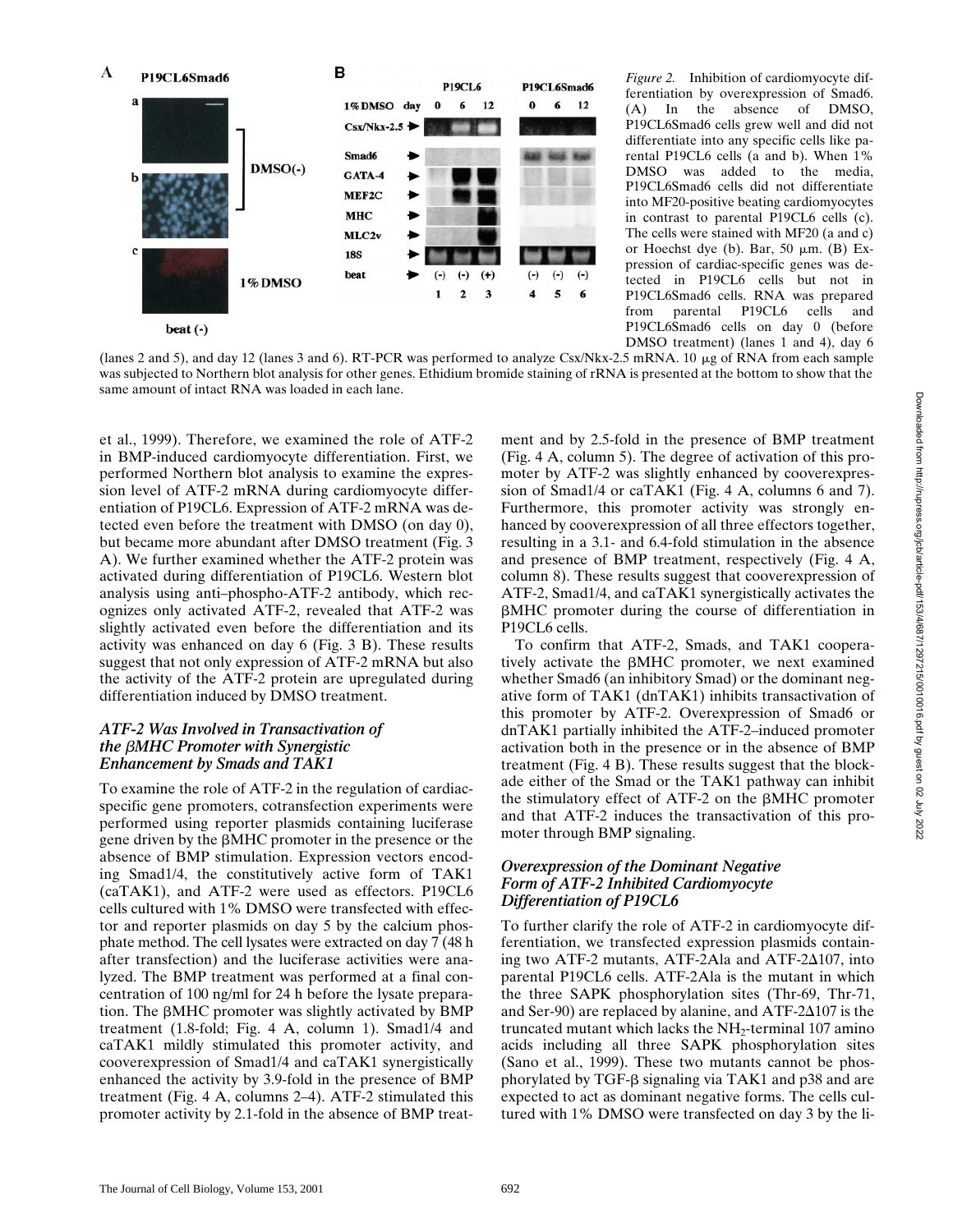*Figure 3.* The expression levels and the activity of ATF-2 were increased during differentiation of P19CL6 cells. (A) RNA was prepared from parental P19CL6 cells on day 0 (lane 1), day 6 (lane 2), and day 12 (lane 3).  $10 \mu g$  of RNA from each sample was subjected to Northern blot analysis for ATF-2 mRNA. Ethidium bromide staining of rRNA is presented at the bottom to show that the same amount of intact RNA was loaded in each lane. (B) Whole cell extracts from P19CL6 cells on day 0 (lane 1) and day 6 (lane 2) of differentiation were prepared and analyzed by SDS-PAGE followed by Western blotting. The phosphorylation of ATF-2 was examined using anti-phospho-ATF-2 antibody which detects phosphorylation of Thr-71 specifically.

pofection method, and then the differentiation ability was assessed at day 14. P19CL6 cells transfected with either of the two ATF-2 mutants less efficiently differentiated into MF20-positive beating cardiomyocytes than the control P19CL6 cells (Fig. 5 A). The percentage of positive areas stained by MF20 was estimated to be  $\sim$ 50% lower in the cells transfected with the mutants than in the control P19CL6 cells (Fig. 5 B).

To clarify the correlation between expression of the ATF-2 mutants and the phenotype of the P19CL6 differentiation at the cellular level, we examined whether cardiomyocyte differentiation was inhibited in the cells overexpressing the ATF-2 mutants. P19CL6noggin cells were transfected simultaneously with expression vectors encoding ATF-2 $\Delta$ 107 and those containing GFP on day 3, and then were stained by MF20 on day 12. The MF20-positive signals were detected in GFP-negative cells (Fig. 5 C, arrows) but not in GFP-positive cells (Fig. 5 C, arrowheads), suggesting that the myocyte differentiation was inhibited in the cells overexpressing the dominant negative form of ATF-2 but not in the cells which were not transfected with the ATF-2 mutant.

Northern blot analysis revealed that the expression level of cardiac genes such as GATA-4, MEF2C, and MLC2v was reduced in the cells transfected with  $\text{ATF-2}\Delta 107$  (Fig. 5 D). To confirm the inhibitory effects of these dominant negative mutants on cardiomyocyte differentiation, we further examined the promoter activities of cardiac genes. P19CL6 cells were cultured with 1% DMSO and transfected on day 5 by the calcium phosphate method with effector plasmids carrying  $ATF-2\Delta 107$  and reporter plasmids containing promoters of several cardiac genes such as  $\beta$ MHC, ANP, BNP, and skeletal  $\alpha$ -actin. The cell lysates were extracted on day 7 and the luciferase activities were analyzed. The ATF-2 mutant significantly inhibited the bMHC, ANP, and BNP promoter activities whereas the promoter activity of skeletal  $\alpha$ -actin was not affected (Fig. 5 E). All these results suggest that overexpression of the dominant negative form of ATF-2 inhibits expression of at least some set of cardiac-specific genes and terminal cardiomyocyte differentiation in this P19CL6 system.



Figure 4. ATF-2 stimulated the promoter activity of  $\beta$ MHC gene by the synergistic manner with Smad1/4 and TAK1. P19CL6 cells were cultured in the presence of 1% DMSO and were transfected on day 5 by the calcium phosphate method with reporter plasmids containing luciferase gene driven by  $\beta$ MHC promoter and expression plasmids carrying ATF-2, Smad1, Smad4, and  $caTAK1$  (A) and ATF-2, Smad6, and dnTAK1 (B) as effector plasmids. The cell lysates were extracted on day 7 and the luciferase activities were analyzed. The degree of activation is indicated as means  $\pm$  SD. Dotted columns, BMP treatment (-). Closed columns, BMP treatment  $(+)$ .

#### *Overexpression of ATF-2 Enhanced the BMP-induced Cardiomyocyte Differentiation of P19CL6noggin*

To examine whether ATF-2 promotes cardiomyocyte differentiation of P19CL6, we transfected expression plasmids encoding wild-type ATF-2 along with those carrying Smads and TAK1 mutants into P19CL6noggin cells. The cells were transfected with the expression vectors on day 3 by the lipofection method and then were immunostained by MF20 to evaluate the differentiation efficiency. Overexpression of dnTAK1 partially inhibited Smad1/4-induced cardiomyocyte differentiation of P19CL6noggin whereas Smad6 blocked caTAK1-induced differentiation (Fig. 6, columns 2–5), suggesting that Smads and TAK1 act in parallel, at least partially, against their downstream targets. Cooverexpression of Smad1/4 and caTAK1 enhanced the differentiation efficiency (Fig. 6, column 6). Overexpression of wild-type ATF-2 alone restored the ability of P19CL6noggin to differentiate into cardiomyocytes (Fig. 6, column 7), and the differentiation efficiency was enhanced by simultaneous overexpression along with Smad1/4 or caTAK1 (Fig. 6, columns 8 and 9). Furthermore, differentiation of P19CL6noggin into cardiomyocytes was most strongly induced by overexpression of all inducers together (Fig. 6, column 10). These results suggest that ATF-2, Smad1/4, and caTAK1 cooperatively induce differentiation of P19CL6noggin into cardiomyocytes.

## *Discussion*

In this study, we obtained the following results: (a) The Smad pathway is necessary for BMP-induced cardiomyocyte differentiation in P19CL6; (b) ATF-2, a common nuclear target of the Smad and the TAK1 pathways, is involved in transcriptional activation of some cardiac-specific genes and terminal cardiomyocyte differentiation in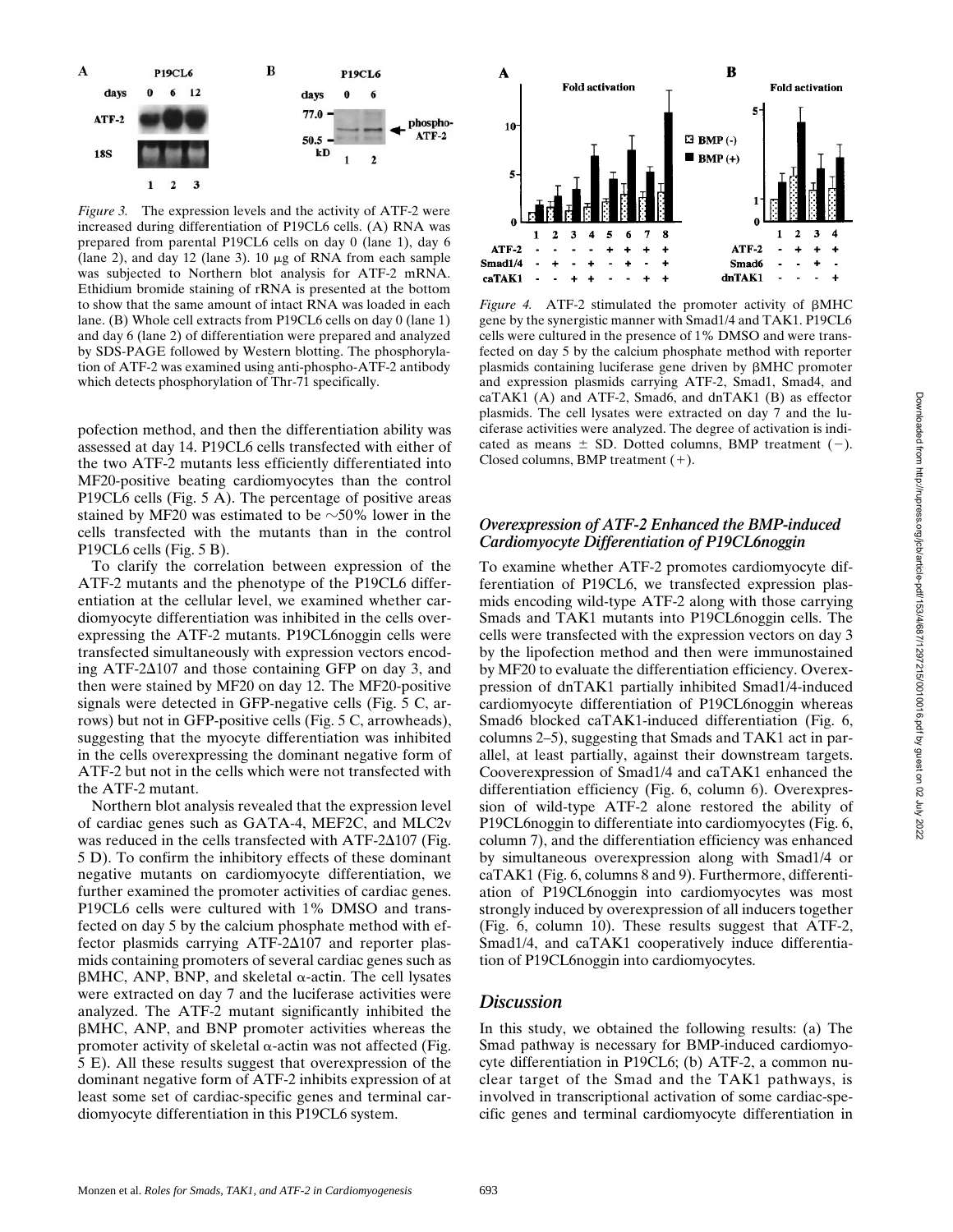

 $\Delta 107$  $\Delta 107$  $\Delta 107$  $\Delta107$ correlation between overexpression of the ATF-2 mutant and the P19CL6 differentiation. P19CL6 cells were transfected with exβМНС **ANP BNP** skeletal pression plasmids encoding ATF- $2\Delta 107$  along with GFP expres- $\alpha$ -actin sion plasmids on day 3 and then immunostained by MF20 on day 12. (a) Hoechst dye; (b) GFP; (c) MF20. Arrows, a GFP-negative cell; arrowheads, a GFP-positive cell. Bar, 20  $\mu$ m. (D) Expression of cardiac-specific genes in the control P19CL6 cells (lane 1) and P19CL6 cells transfected with ATF-2D107 (lane 2). RNA was prepared on day 14 and 10  $\mu$ g of RNA from each sample was subjected to Northern blot analysis. Ethidium bromide staining of rRNA is presented at the bottom to show that the same amount of intact RNA was loaded in each lane. (E) P19CL6 cells were cultured with 1% DMSO and transfected on day 5 by the calcium phosphate method with effector plasmids carrying  $\text{ATF-2}\Delta 107$  and reporter plasmids containing promoters of several cardiac genes such as  $\beta$ MHC, ANP, BNP, and skeletal  $\alpha$ -actin. The cell lysates were extracted on day 7 and the luciferase activities were analyzed. The degree of activation is indicated as means  $\pm$  SD.

P19CL6; and (c) Smads, TAK1, and ATF-2 cooperatively induce differentiation of P19CL6 cells into cardiomyocytes.

## *Smads Are Required for BMP-induced Cardiomyocyte Differentiation*

We previously reported that BMPs induce cardiomyocyte differentiation through TAK1 (Monzen et al., 1999). In the study, we established a permanent P19CL6 cell line, P19CL6noggin, which constitutively overexpresses the BMP antagonist noggin. The secreted protein noggin was first identified as a dorsalizing factor localized in the Spemann organizer in *Xenopus* embryos (Smith and Harland, 1992). Subsequent studies have demonstrated that noggin binds specifically to BMP-2 and BMP-4 with high affinity and also to BMP-7 with lower affinity, thereby abolishing the activity of BMPs by blocking the binding of BMPs to cognate cell surface receptors (Zimmerman et al., 1996). Although almost all parental P19CL6 cells differentiated into beating cardiomyocytes when treated with 1% DMSO, P19CL6noggin cells did not differentiate into beating cardiomyocytes nor express cardiac transcription factors or contractile protein genes. The failure of differentiation was rescued by overexpression of BMP-2 using adenovirus-mediated gene delivery or addition of BMP protein to the culture media, indicating that BMPs are indispensable for cardiomyocyte differentiation in this system. Furthermore, overexpression of TAK1 restored the ability of P19CL6noggin cells to differentiate into cardiomyocytes and concomitantly express some cardiac genes, whereas overexpression of the dominant negative form of TAK1 in parental P19CL6 cells inhibited cardiomyocyte differentiation. These results suggest that TAK1 plays a pivotal role in the cardiogenic BMP signaling pathway (Monzen et al.*,* 1999).

In this study, coexpression of Smad1 and Smad4 also restored the ability of P19CL6noggin cells to differentiate into cardiomyocytes with concomitant expression of cardiac transcription factors such as Csx/Nkx-2.5, GATA-4, and MEF2C, and contractile protein genes such as MHC and MLC2v. These results suggest that Smads also mediate BMP-induced transactivation of cardiac-specific genes and induction of terminal differentiation of P19CL6 cells into cardiomyocytes. Expression of endogenous Smad1 and Smad4 was not detected in the differentiating P19CL6 cells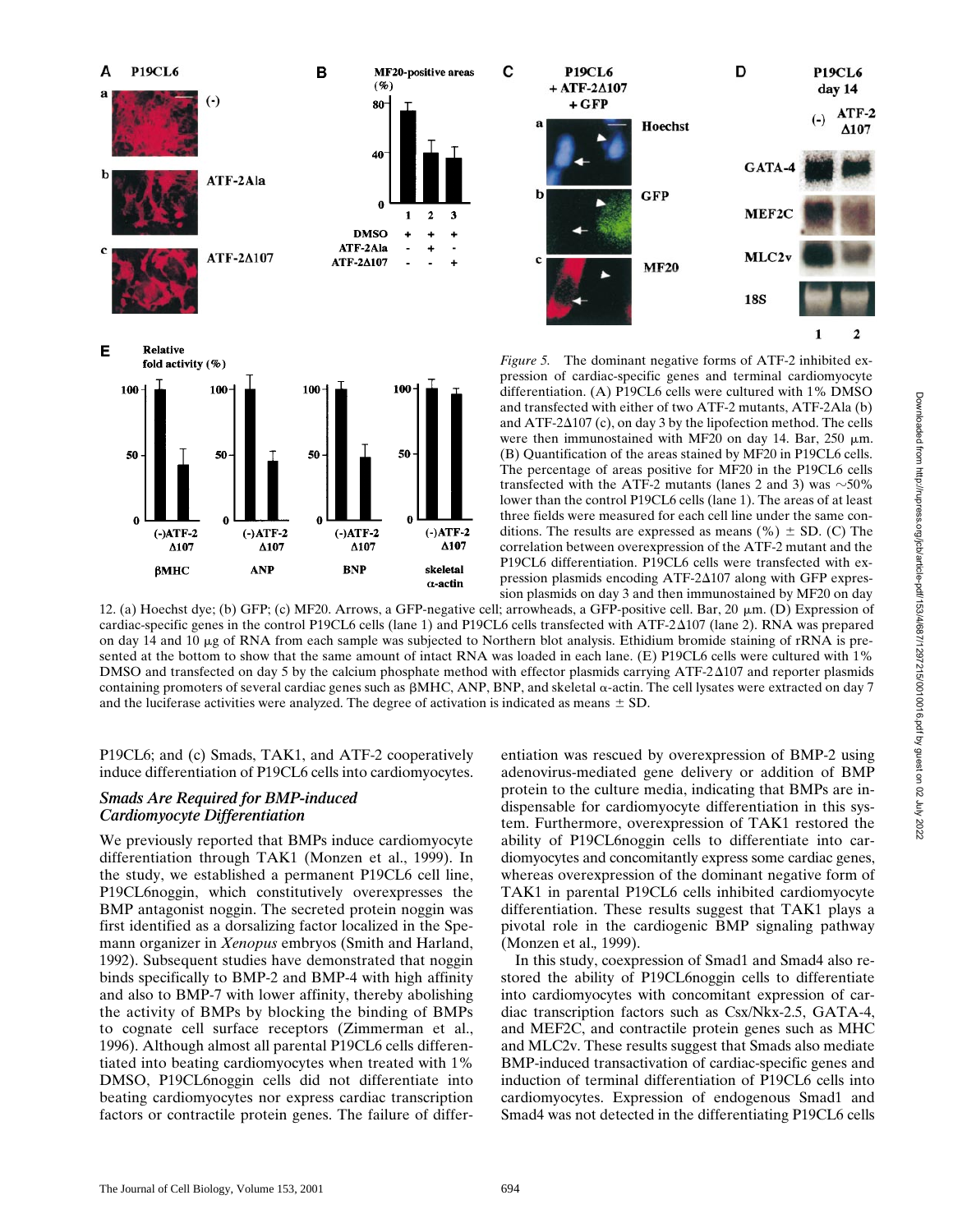

*Figure 6.* Overexpression of ATF-2, Smad1/4, and caTAK1 cooperatively rescued the ability of P19CL6noggin to differentiate into cardiomyocytes. P19CL6 cells were cultured in the presence of 1% DMSO and were transfected on day 3 by the lipofection method with expression plasmids carrying ATF-2, Smads, and the TAK1 mutants. The cells were then immunostained with MF20 on day 14. The percentage of areas positive for MF20 in the P19CL6 cells transfected with respective plasmids was measured at least three fields under the same conditions. The results are expressed as means (%)  $\pm$  SD.

by Northern blot analysis (data not shown), implying that expression levels of these Smads were relatively low in this cell line. The correlation between overexpression of Smads and the P19CL6 differentiation at the cellular level was confirmed by the cotransfection experiments using Smad1/4 and GFP expression plasmids followed by immunostaining with MF20, which demonstrated that only GFP-positive cells (i.e., Smads-overexpressing cells) were stained positively by MF20. The reasons why overexpression of Smad1 alone could not restore the differentiation ability remains unknown. One possibility is that only overexpression of one component of heterooligomers are not sufficient for effective heterooligomer formation and subsequent nuclear translocation in the absence of ligand stimulation. In fact, immunofluorescence experiments revealed that the majority of exogenous Smad1 was localized in the cytoplasm in P19CL6noggin cells, suggesting that only a small part of the Smad proteins can translocate into the nucleus in the absence of BMP function. Excessive amounts of both ligand-specific and common-partner Smads may be necessary for effective hetero-oligomer formation.

Overexpression of Smad6, an inhibitory Smad which has been reported to block the  $TGF- $\beta$  superfamily signal$ transduction, inhibited expression of some set of cardiacspecific genes and terminal differentiation of P19CL6 cells into cardiomyoctes. These results suggest that the Smad pathway is indispensable for normal cardiomyocyte differentiation. To date, several studies have shown the importance of the Smad pathway in normal cardiac development in vivo. Gene targeting experiments in mice have revealed that Smad5 knockout mice exhibit morphological defects in the developing amnion, gut, and heart which are similar to those of BMP-2 knockout mice (Chang et al., 1999). Smad6-deficient mice also have multiple cardiovascular abnormalities such as hyperplasia of the cardiac valves and outflow tract septation defects, indicating a function for Smad6 in the regulation of endocardial cushion transformation (Galvin et al., 2000). The latter study suggests that excess activation of the Smad pathway also causes abnormal heart development. It has been reported recently that expression of Smad6 itself is regulated by BMP-activated Smad1/5 (Ishida et al., 2000). These observations and our results imply that temporal and spacial precise regulation of the Smad activities may be important for normal cardiac development from initial cardiomyocyte differentiation to terminal cardiac morphogenesis.

#### *ATF-2 Induces Transcriptional Activation of Cardiac Genes through the Smad and the TAK1 Pathways during Cardiomyocyte Differentiation*

In the previous paper (Monzen et al., 1999) and this paper, we have provided several lines of evidence suggesting that both the Smad and the TAK1 pathways play a crucial role in cardiomyocyte differentiation. We next focused on the molecular mechanisms of how both pathways cooperatively regulate expression of cardiac genes and induce terminal cardiomyocyte differentiation. In *Xenopus* embryos, overexpression of kinase-negative TAK1 has been reported to inhibit the Smad1-induced ventralization (Shibuya et al., 1998), suggesting that the regulation by BMPs requires cooperative actions of Smads and TAK1. It is also noteworthy that MEKK-1, a component of the SAPK pathway, can selectively activate Smad2-mediated transcriptional activation in endothelial cells (Brown et al., 1999). TAK1, which also stimulates the SAPK/JNK pathway similar to MEKK-1, may activate the Smad pathway similarly. However, little had been known about the molecules that connect the Smad and the TAK1 pathways, until the transcription factor ATF-2 was proposed to be a common nuclear target of both pathways. ATF-2 has been demonstrated to bind directly to heterooligomers of Smads and be phosphorylated by  $TGF- $\beta$  signaling via$ TAK1 and p38 (Hanafusa et al., 1999; Sano et al., 1999). Both pathways have been shown to synergistically stimulate ATF-2 transactivating capacity (Sano et al., 1999). From this viewpoint, we examined the involvement of ATF-2 in BMP-induced cardiomyocyte differentiation.

ATF-2 has been shown to be ubiquitously expressed in various human embryonic tissues and cell lines, with the highest expression level being observed in brain (Maekawa et al., 1989; Takeda et al., 1991). Northern blot analysis revealed that ATF-2 mRNA was abundantly expressed during the course of differentiation in P19CL6 cells and that the expression level was higher on day 6 and day 12 than on day 0 (i.e., before the initiation of DMSO treatment). Furthermore, Western blot analysis demonstrated that the phosphorylation of the ATF-2 protein was detected during differentiation of P19CL6. These results suggest that ATF-2 is one of the DMSO-inducible factors (see below) and that it may play an important role in the induction of differentiation of P19CL6.

The results of cotransfection experiments followed by reporter gene assays demonstrated that overexpression of ATF-2 alone stimulated the promoter activity of  $\beta$ MHC gene and that cooverexpression of ATF-2, Smad1/4, and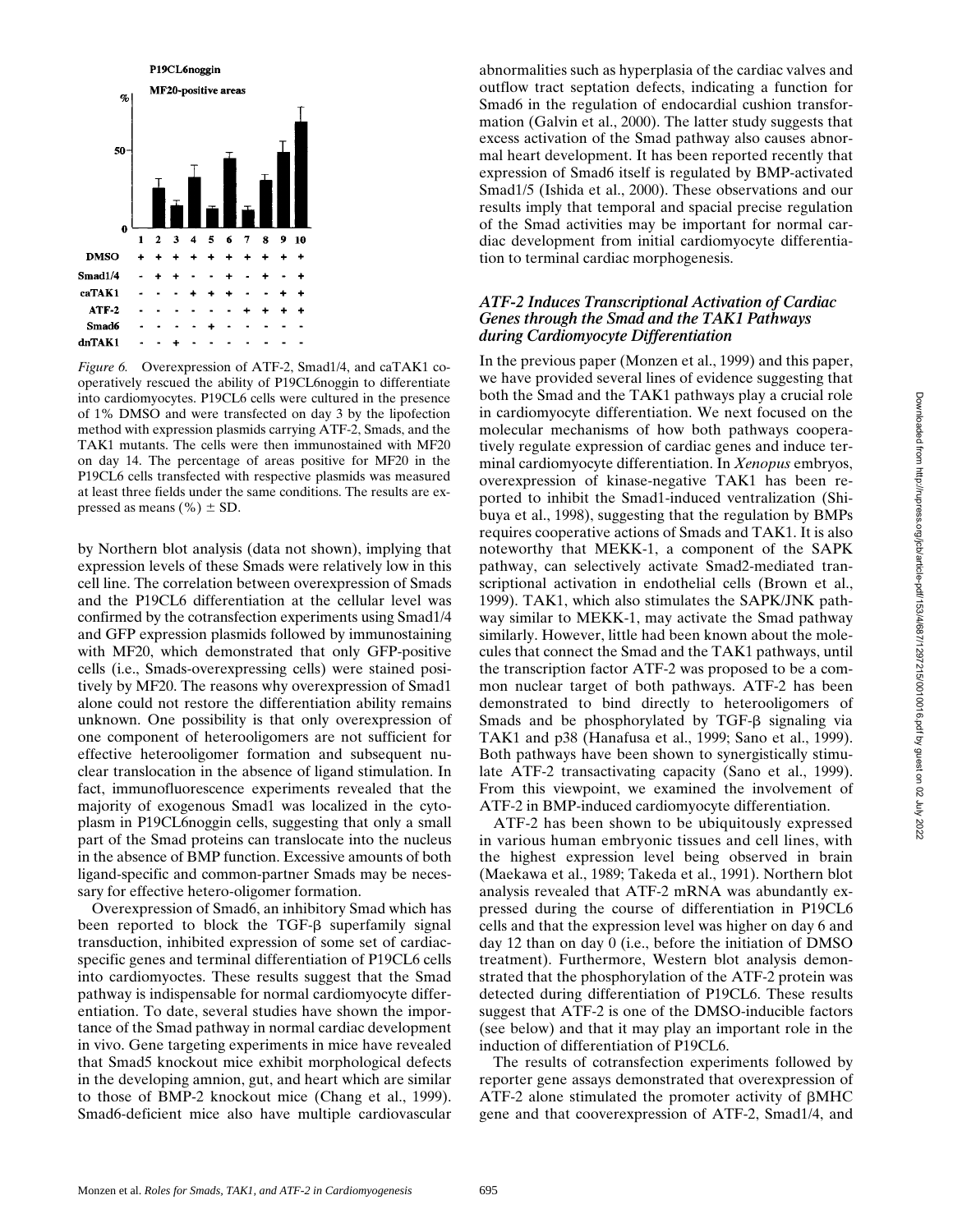caTAK1 synergistically activated this promoter. Furthermore, overexpression of Smad6, an inhibitory Smad, and the dominant negative form of TAK1 partially inhibited transactivation of  $\beta$ MHC gene by ATF-2, suggesting that ATF-2-induced transactivation of  $\beta$ MHC gene depends on both the Smad and the TAK1 pathways. These results are consistent with the previous reports showing synergistic enhancement of ATF-2 activity by Smads and TAK1 using the CRE-containing promoters (Sano et al., 1999), although the  $\beta$ MHC promoter we used does not contain the CRE site (Strehler et al., 1985). It is possible that ATF-2 may indirectly stimulate this promoter via transactivation of some other genes such as cardiac-specific transcription factors. Further studies are necessary to elucidate the molecular cascade from ATF-2 to related genes needed for the full differentiation of cardiac precursor cells into cardiomyocytes.

#### *ATF-2 Plays a Pivotal Role in Cardiomyocyte Differentiation of P19CL6*

To test the importance of ATF-2 for the actual differentiation of P19CL6, we transfected ATF-2 mutants into P19CL6 and examined the differentiation efficiency, expression of cardiac-specific genes, and activation of promoters. Our results demonstrated that overexpression of the dominant negative form of ATF-2 (dnATF-2) partially inhibited (a) promoter activities of some cardiac genes such as  $\beta$ MHC, ANP, and BNP, (b) mRNA expression of GATA-4, MEF2C, and MLC2v, and (c) terminal cardiomyocyte differentiation of P19CL6 cells, indicating that ATF-2 plays a crucial role in differentiation into cardiomyocytes. The reduction of promoter activities and the differentiation efficiency by overexpression of dnATF-2 was estimated to be  $\sim$ 50%. This result was thought to be compatible with the transfection efficiency by the lipofection method, which was estimated to range from  $\sim$ 40 to 60% by counting GFP-positive cells 1 d after the transfection of GFP expression plasmids (data not shown). All these results strongly suggest that ATF-2 plays a pivotal role in transactivation of some cardiac-specific genes and terminal cardiomyocyte differentiation.

We further established the permanent P19CL6 cell line which constitutively overexpresses one of the dnATF-2 mutants,  $ATF-2\Delta 107$  (P19CL6ATF-2 $\Delta 107$ ). Unexpectedly, a part of P19CL6ATF-2 $\Delta$ 107 cells differentiated into beating cardiomyocytes by the treatment with DMSO, although the differentiation efficiency was reduced compared with parental P19CL6 (data not shown). This is probably because endogenous ATF-2 was so abundantly expressed in P19CL6 cells that stable expression of dnATF-2 could not completely block its activity. In fact, Northern blot analysis revealed that the expression level of dnATF-2 was almost the same as that of endogenous ATF-2 on day 6 in P19CL6ATF-2 $\Delta$ 107 cells (data not shown). On the other hand, transient transfection provides much higher expression of exogenous genes, so that it is probable that dnATF-2 could completely inhibit the effects of endogenous ATF-2 in the P19CL6 cells when transiently transfected. The transient transfection experiments clearly suggest that ATF-2 plays a critical role in cardiomyocyte differentiation.

In the in vivo situation, ATF-2 knockout mice generated by gene targeting exhibit lowered postnatal viability and growth, in addition to a defect in endochondrial ossification and a reduced number of cerebellar Purkinje cells (Reimold et al., 1996). Another group subsequently reported that mouse ATF-2 null mutants display features of a severe type of meconium aspiration syndrome (Maekawa et al., 1999). Neither embryonic lethality nor abnormal cardiac phenotype has been reported in these knockout mice, which is inconsistent with our in vitro results. This is possibly because genetic redundancies among the ATF/CREB family members, all of which bind to the CRE site, may rescue the phenotypes of these knockout mice. The understanding of the precise molecular requirement of the ATF/ CREB family members for differentiation of cardiac precursor cells in vivo awaits further investigation.

Cotransfection experiments into P19CL6noggin cells using wild-type ATF-2 along with Smad1/4 and caTAK1 revealed that overexpression of wild-type ATF-2 alone restored the ability of P19CL6noggin to differentiate into cardiomyocytes, although the efficiency was relatively low probably because of the lack of BMP stimulation, and that the differentiation efficiency was most strongly enhanced when Smad1/4 and caTAK1 were also overexpressed. These results indicate that cooverexpression of ATF-2, Smad1/4, and caTAK1 cooperatively promotes the ability of P19CL6noggin to differentiate into cardiomyocytes and suggest that ATF-2 is involved in differentiation of P19CL6 into cardiomyocytes downstream of the Smad and the TAK1 pathways.

Both the binding of Smads with ATF-2 and phosphorylation of ATF-2 by TAK1 and p38 are thought to contribute to the enhancement of the DNA binding affinity of ATF-2 and subsequent transactivational responses. The heterooligomer of Smad3/4 has been reported to bind directly to ATF-2 through the MH1 region of Smad3/4 and the b-ZIP region of ATF-2 and enhance the transactivating capacity of ATF-2 (Sano et al., 1999). In this sense, Smads resemble adenovirus E1A, which stimulates CRE-dependent transcription via binding to the b-ZIP region of ATF-2 (Liu and Green, 1994). Expression of E1A has been shown to induce differentiation of several other cell lines such as F9 cells (Montano and Lane, 1987; Velcich and Ziff, 1989). We have preliminary data demonstrating that overexpression of E1A strongly restored the ability of P19CL6noggin cells to differentiate into cardiomyocytes, suggesting that E1A, instead of Smads, can induce cardiomyocyte differentiation through the activation of ATF-2 (Monzen and Komuro, unpublished data). Meanwhile, it has been reported that CREB-binding protein (CBP), which was originally identified as a coactivator of CREB, directly binds to the b-ZIP region of ATF-2 and potentiates transactivation of ATF-2 (Sano et al., 1998). However, E1A also has been demonstrated to suppress the CREBmediated transcription by competing with p300/CBP-associated factor (P/CAF) for binding to p300/CBP (Yang et al., 1996). Moreover, it has been reported recently that ATF-2 has intrinsic histone acetyltransferase (HAT) activity as well as p300/CBP and P/CAF and that phosphorylation of ATF-2 controls its intrinsic HAT activity and its action on CRE-dependent transcription (Kawasaki et al., 2000). Further studies are necessary to dissect the molecu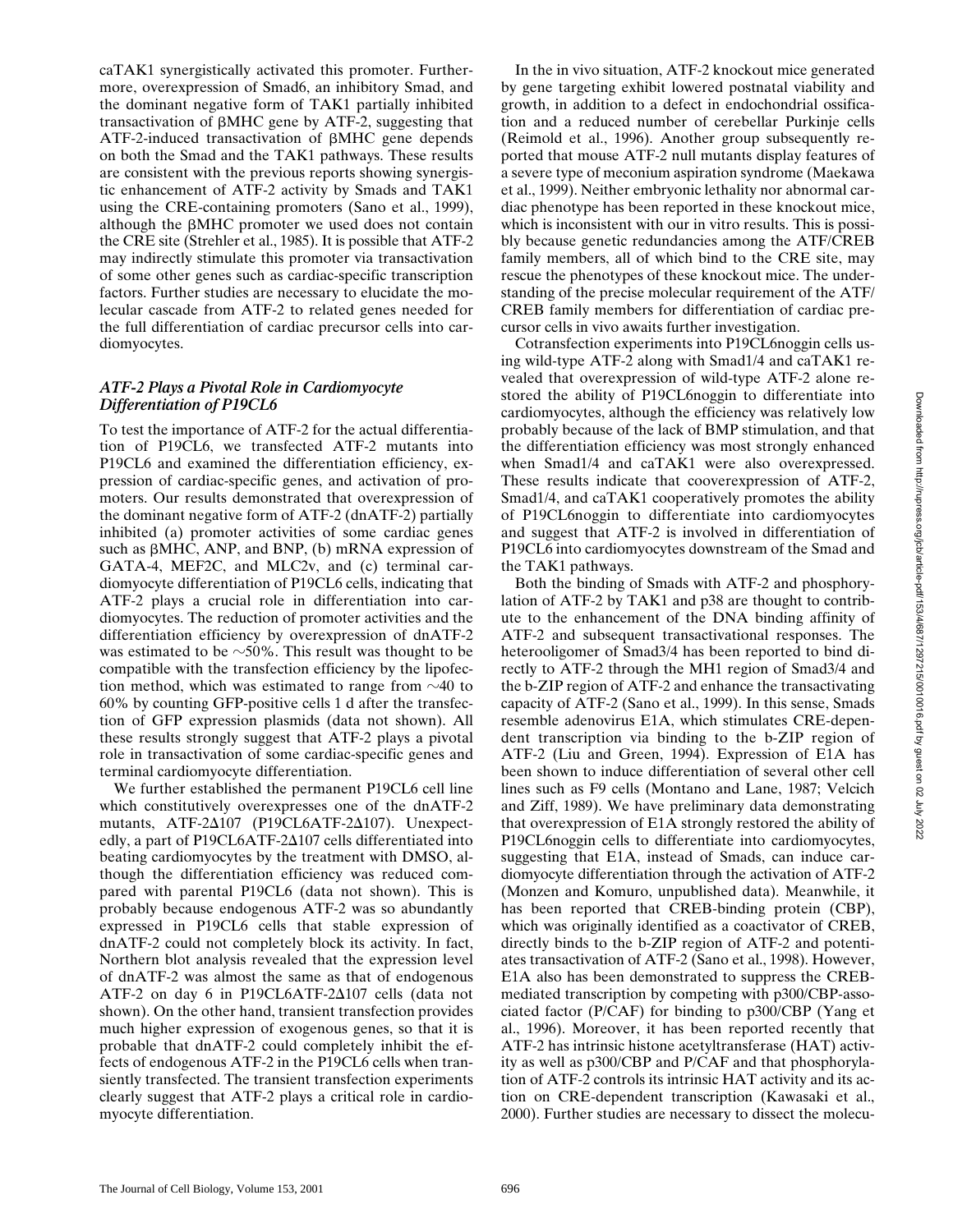lar mechanisms of how these transcriptional cofactors work during differentiation into cardiomyocytes.

## *General Consideration*

A speculative diagram of the regulatory cascade controlling differentiation of P19CL6 cells into cardiomyocytes is shown in Fig. 7 as a summary of our study. BMPs induce expression of some cardiac-specific genes and terminal cardiomyocyte differentiation through the Smad and the TAK1 pathways. Both pathways cooperatively activate the transcription factor ATF-2, resulting in the transactivation of some set of genes related to terminal cardiomyocyte differentiation. As we showed in the previous report (Monzen et al., 1999), some other DMSO-inducible factors independent of BMP signaling are necessary for the terminal differentiation (indicated as "X" and "Y" on Fig. 7), because only activation of BMP signaling is not sufficient to induce differentiation in the absence of DMSO. Thus, BMP signal transduction pathways and its downstream transcription factors are the central molecules of this regulatory network controlling cardiac differentiation as well as unknown DMSO-inducible factors. The identification of cardiac genes regulated by ATF-2 and signals induced by DMSO in this system will provide new insights into the understanding of the precise molecular mechanisms by which cardiomyocyte differentiation is regulated.

We thank Dr. H. Shibuya, Dr. D.B. Wilson, and Dr. E.N. Olson for providing plasmids, and Ms. C. Masuo and Ms. K. Abe for their excellent technical assistance.

This study was supported by a Grant-in-Aid for Scientific Research and Developmental Science Research from the Ministry of Education, Science and Culture of Japan and the Program for Promotion of Fundamental Studies in Health Sciences of the Organization for Drug ADR Relief, R&D Promotion and Product Review of Japan (to I. Komuro).

Submitted: 3 October 2000 Revised: 5 March 2001 Accepted: 3 April 2001

#### *References*

- Arceri, R.J., A.A.J. King, M.C. Simon, S.H. Orkin, and D.B. Wilson. 1993. Mouse GATA-4: a retinoic acid-inducible GATA-binding transcription factor expressed in endodermally derived tissues and heart. *Mol. Cell. Biol.* 13: 2235–2246.
- Attisano, L., and J.L. Wrana. 1998. Mads and Smads in TGF beta signalling. *Curr. Opin. Cell Biol.* 10:188–194.
- Bader, D., T. Masaki, and D.A. Fischman. 1982. Immunochemical analysis of myosin heavy chain during avian myogenesis in vivo and in vitro. *J. Cell Biol.* 95:763–770.
- Brown, D.J., M.R. DiChiara, K.R. Anderson, M.A. Gimbrone, Jr., and J.N. Topper. 1999. MEKK-1, a component of the stress (stress-activated protein kinase/c-Jun N-terminal kinase) pathway, can selectively activate Smad2 mediated transcriptional activation in endothelial cells. *J. Biol. Chem.* 274: 8797–8805.
- Busch, S.J., and P. Sassone-Corsi. 1990. Dimers, leucine zippers and DNAbinding domains. *Trends Genet.* 6:36–40.
- Chang, H., D. Huylebroeck, K. Verschueren, Q. Guo, M.M. Matzuk, and A. Zwijsen. 1999. Smad5 knockout mice die at mid-gestation due to multiple embryonic and extraembryonic defects. *Development.* 126:1631–1642.
- Frasch, M. 1995. Induction of visceral and cardiac mesoderm by ectodermal Dpp in the early *Drosophila* embryo. *Nature.* 374:464–467.
- Galvin, K.M., M.J. Donovan, D.A. Lynch, R.I. Meyer, R.J. Paul, J.N. Lorenz, V. Fairchild-Huntress, K.L. Dixon, J.H. Dunmore, M.A. Gimbrone, Jr., et al. 2000. A role for Smad6 in development and homeostasis of the cardiovascular system. *Nat. Genet.* 24:171–174.
- Gupta, S., D. Campbell, B. Dérijard, and R.J. Davis. 1995. Transcription factor ATF2 regulation by the JNK signal transduction pathway. *Science.* 267:389– 393.
- Habara-Ohkubo, A. 1996. Differentiation of beating cardiac muscle cells from a derivative of P19 embryonal carcinoma cells. *Cell Struct. Funct.* 21:101–



*Figure 7.* Schematic representation of the regulatory cascade controlling differentiation of P19CL6 cells into cardiomyocytes.

110.

- Hai, T., and T. Curran. 1991. Cross-family dimerization of transcription factors Fos/Jun and ATF/CREB alters DNA binding specificity. *Proc. Natl. Acad. Sci. USA.* 88:3720–3724.
- Han, Y., J.E. Dennis, L. Cohen-Gould, D.M. Bader, and D.A. Fischman. 1992. Expression of sarcomeric myosin in the presumptive myocardium of chicken embryos occurs within six hours of myocyte commitment. *Dev. Dyn.* 193: 257–265.
- Hanafusa, H., J. Ninomiya-Tsuji, N. Masuyama, M. Nishita, J. Fujisawa, H. Shibuya, K. Matsumoto, and E. Nishida. 1999. Involvement of the p38 mitogen-activated protein kinase pathway in transforming growth factorb-induced gene expression. *J. Biol. Chem.* 274:27161–27167.
- Hata, A., G. Lagna, J. Massagué, and A. Hemmati-Brivanlou. 1998. Smad6 inhibits BMP/Smad1 signaling by specifically competing with the Smad4 tumor suppressor. *Genes Dev.* 12:186–197.
- Heldin, C., K. Miyazono, and P. ten Dijke. 1997. TGF- $\beta$  signalling from cell membrane to nucleus through SMAD proteins. *Nature.* 390:465-471.
- Imamura, T., M. Takase, A. Nishihara, E. Oeda, J. Hanai, M. Kawabata, and K. Miyazono. 1997. Smad6 inhibits signaling by the TGF-b superfamily. *Nature.* 389:622–626.
- Ishida, W., T. Hamamoto, K. Kusanagi, K. Yagi, M. Kawabata, K. Takehara, T.K. Sampath, M. Kato, and K. Miyazono. 2000. Smad6 is a Smad1/5 induced smad inhibitor. Characterization of bone morphogenetic proteinresponsive element in the mouse Smad6 promoter. *J. Biol. Chem.* 275:6075– 6079.
- Kawasaki, H., L. Schiltz, R. Chiu, K. Itakura, K. Taira, Y. Nakatani, and K.K. Yokoyama. 2000. ATF-2 has intrinsic histone acetyltransferase activity which is modulated by phosphorylation. *Nature.* 405:195–200.
- Lagna, G., A. Hata, A. Hemmati-Brivanlou, and J. Massague. 1996. Partnership between DPC4 and SMAD proteins in TGF-beta signalling pathways. *Nature.* 383:832–836.
- Lin, Q., J. Schwarz, C. Bucana, and E.N. Olson. 1997. Control of mouse cardiac morphogenesis and myogenesis by transcription factor MEF2C. *Science.* 276:1404–1407.
- Liu, F., and R. Green. 1994. Promoter targeting by adenovirus E1a through interaction with different cellular DNA-binding domains. *Nature.* 368:520–525.
- Lyons, I., L.M. Parsons, L. Hartley, R. Li, J.E. Andrews, L. Robb, and R.P. Harvey. 1995. Myogenic and morphogenetic defects in the heart tubes of murine embryos lacking the homeo box gene Nkx2-5. *Genes Dev.* 9:1654– 1666.
- Macgregor, P.F., C. Abate, and T. Curran. 1990. Direct cloning of leucine zipper proteins: Jun binds cooperatively to the CRE with CRE-BP1. *Oncogene.*  $5:451-458$ .
- Macias-Silva, M., S. Abdollah, P.A. Hoodless, R. Pirone, L. Attisano, and J.L. Wrana. 1996. MADR2 is a substrate of the TGFbeta receptor and its phosphorylation is required for nuclear accumulation and signaling. *Cell.* 87: 1215–1224.
- Maekawa, T., H. Sakura, C. Kanei-Ishii, T. Sudo, T. Yoshimura, J. Fujisawa, M. Yoshida, and S. Ishii. 1989. Leucine zipper structure of the protein CRE-BP1 binding to the cyclic AMP response element in brain. *EMBO (Eur. Mol. Biol. Organ.) J.* 8:2023–2028.
- Maekawa, T., F. Bernier, M. Sato, S. Nomura, M. Singh, Y. Inoue, T. Tokunaga, H. Imai, M. Yokoyama, A. Reimold, et al. 1999. Mouse ATF-2 null mutants display features of a severe type of meconium aspiration syndrome. *J. Biol. Chem.* 274:17813–17819.
- Massagué, J. 1998. TGF-beta signal transduction. *Annu. Rev. Biochem.* 67:753– 791.